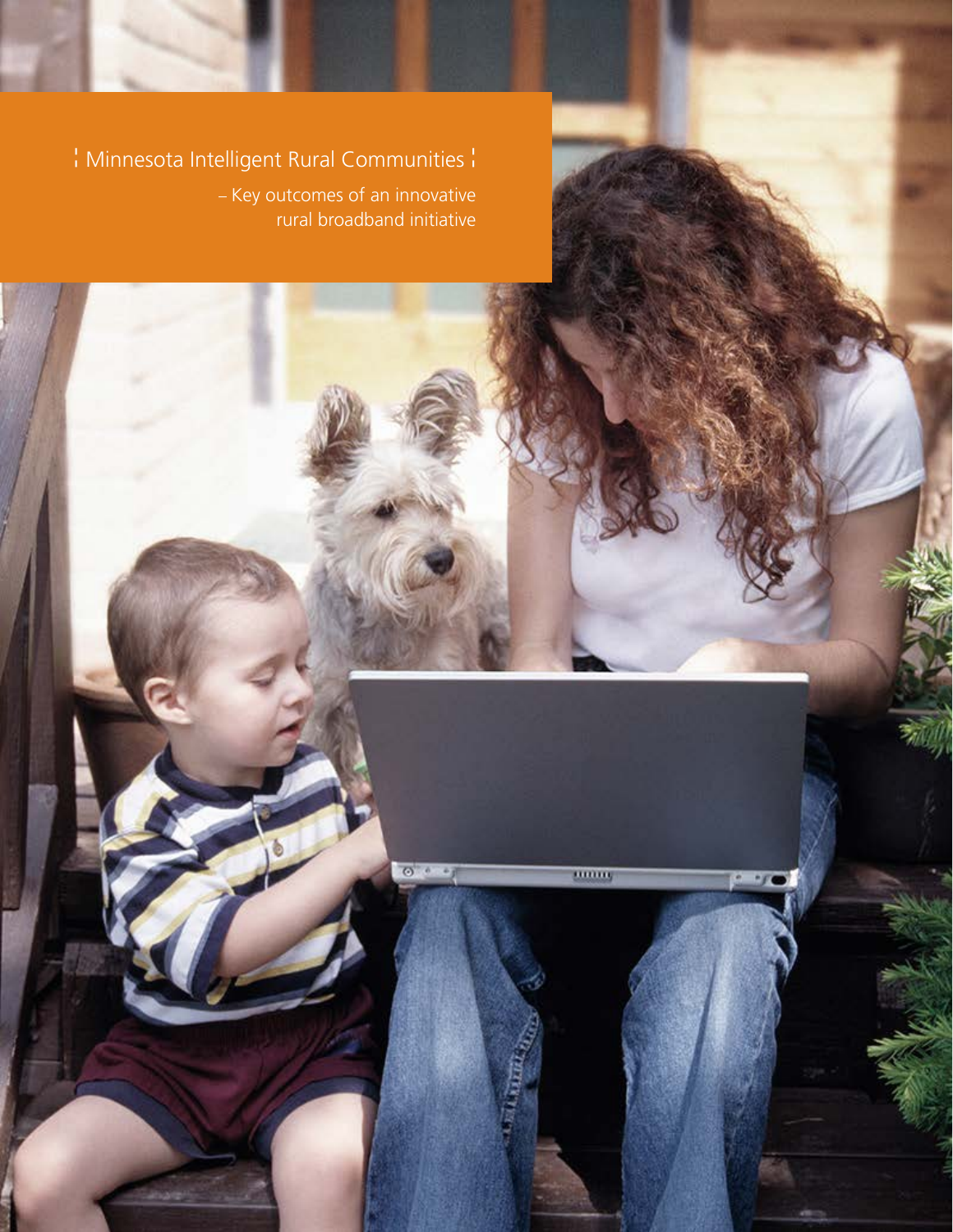# ¦ A legacy of partnership ¦

In 2009, on behalf of a diverse group of partners, Blandin Foundation submitted an application to the U.S. Department of Commerce for funding from the Broadband Technology Opportunity Program. The application was successful, and project work began in 2010. By the end of 2012, \$4.8 million in grant dollars and \$1.8 million in matching funds had been put to work to create a network of resources and support for rural Minnesota individuals and communities.

Target outcomes included:

- ¦ Increased use of broadband services.
- ¦ Increased efficiency and effectiveness of digital literacy training.
- ¦ Increased economic vitality in rural Minnesota communities.



- **Cook County Benton County Grand Rapids Area**
- **Leech Lake Band of Ojibwe Stevens County**
- **Thief River Falls Upper MN Valley RDC Willmar**
- **Windom Winona Worthington**

### Statewide Partners

- ¦ Blandin Foundation
- ¦ Intelligent Community Forum
- ¦ MN DEED Workforce Centers
- ¦ MN Learning Commons
- ¦ MN Renewable Energy Marketplace
- ¦ PCs for People
- ¦ Regional Development Commissions
- ¦ University of MN Crookston
- ¦ University of MN Extension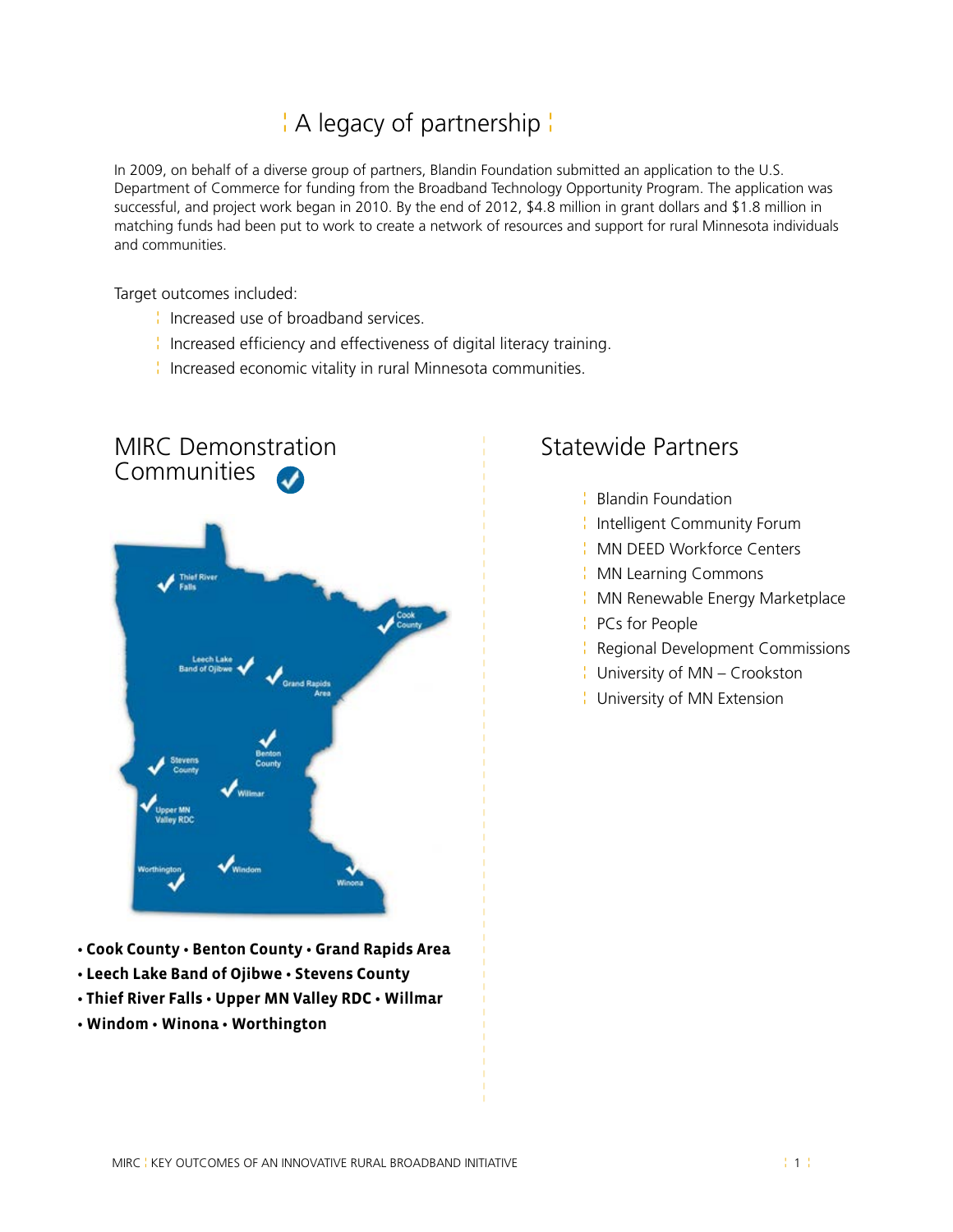# ¦ Intelligent communities in action ¦

At the beginning and end of the MIRC project, the 11 rural Minnesota "demonstration communities" were individually evaluated to determine their competitiveness in the broadband economy.

Overall, the communities demonstrated a 9.4 percent improvement in their scores. The greatest improvement was seen in marketing and advocacy, followed by digital inclusion, broadband, knowledge workforce, and innovation.

During the MIRC project, community leaders in the 11 demonstration communities used the intelligent community indicators to identify and select community projects that best fit local needs. In addition, the indicators helped focus their efforts on achievable, short-term goals that would have meaningful impact over the long term. The results were inspiring.

 $\boldsymbol{J}$ 



**Thief River Falls** launched a program called Computers for Our Community. Over 18 months, the project delivered 126 refurbished computers, 91 reduced-rate broadband subscriptions, and 9 multi-week digital literacy courses to low-income families. Eighty percent of families reported that they continued their subscriptions when the program ended.

**Lac qui Parle County** created a mobile computer lab that brings broadband access to one of Minnesota's most sparsely populated regions. Called the Computer Commuter, the service provides no-cost computer training and assistance to residents and local businesses especially in the communities of Bellingham, Boyd, Dawson, Madison, Marietta and Nassau.

An immigrant resource center in **Winona** launched digital literacy training in Hmong and Spanish for more than 60 recent immigrants. The project built bridges among cultures and organizations.

A consortium of 9 school districts in **Stevens County** developed a broadband-based system to provide specialized distance learning services for students with disabilities.





**Benton County** added new computers in libraries, schools, and senior housing and created 13 new wi-fi access points in a variety of businesses and community sites.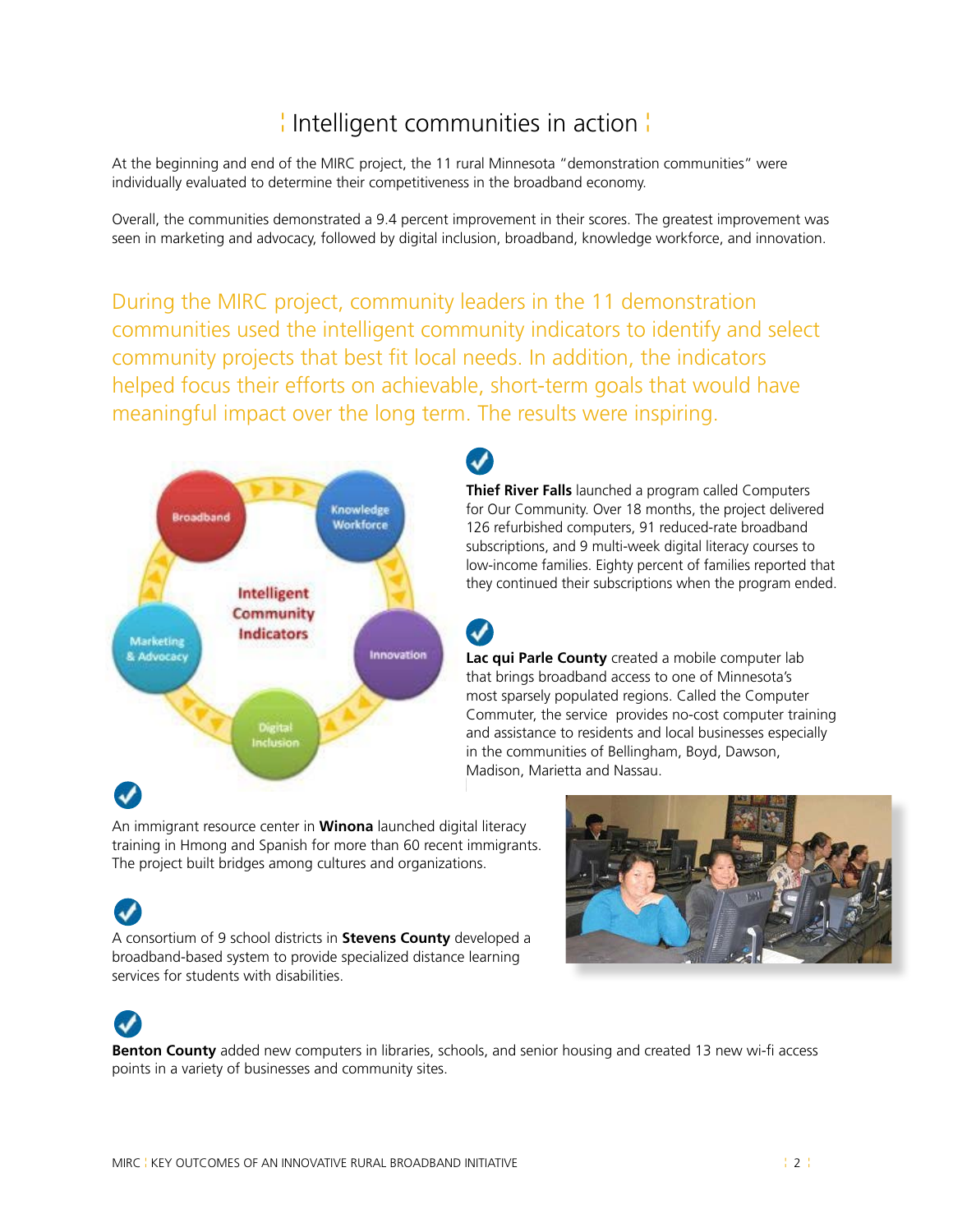



 In addition to surpassing their goal to refurbish and redistribute 1,000 computers to low-income households, PCs for People opened affiliate store fronts in **four rural Minnesota communities.** 



 **The Leech Lake Band of Ojibwe** incorporated digital literacy training into an existing temporary employment program, providing

437 band members with online resources to strengthen skills and find jobs. The band also expanded a computer lab at the Leech Lake Boys and Girls Club, which doubled the number of student visits to 250 per month.

# $\overline{\mathcal{L}}$

**Cook County** opened a computer lab as part of a higher education distance learning partnership. So far, the site has provided 21 training sessions that were attended by 185 people. Going forward, the lab will be available to all community residents as a free Internet access point.

# $\boldsymbol{J}$

A local-access television station in **Itasca County** upgraded its software, hardware, and web site interface to live stream and archive public meetings online. The move has improved access to these meetings for seasonal and fulltime residents alike.

# $\boldsymbol{J}$

Several communities enhanced the online presence of government and business, including **Windom** in far southwest Minnesota, which planned and launched a community portal called Finding Windom.



It is not hard to connect the MIRC project … as a contributor to Minnesota's leading position in rural broadband adoption.

**Dr. Jack Geller University of Minnesota - Crookston MIRC project evaluator**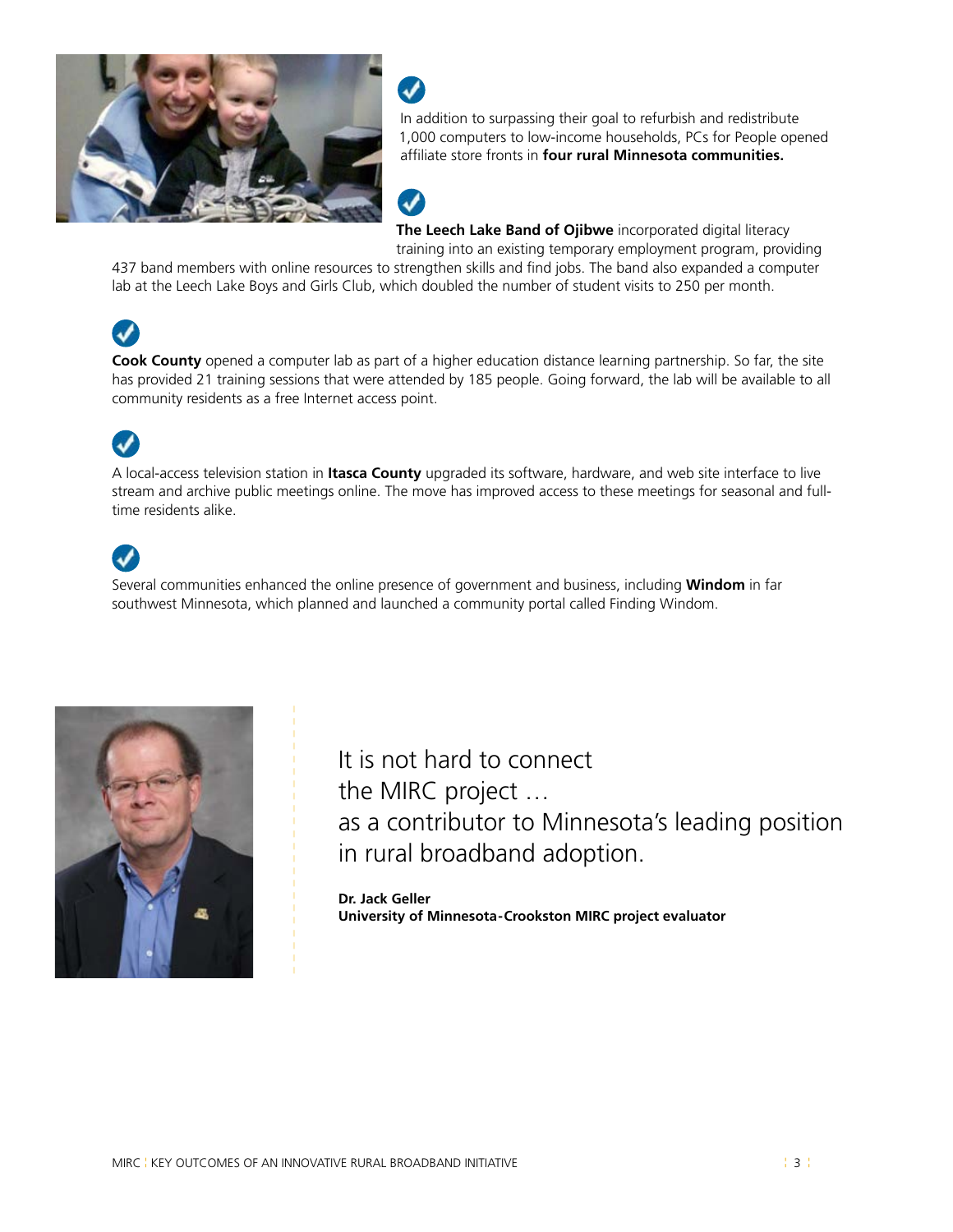## ¦ What it all adds up to: Intervention works! ¦

One of MIRC's key goals was to introduce rural Minnesotans to online tools that help them plug into the benefits of broadband. The MIRC partners reached that goal, especially for underserved residents and businesses.

| <b>ACTIVITY</b>                                                                     | <b>GOAL</b>                                                            | <b>ACTUAL PERFORMANCE</b> |  |
|-------------------------------------------------------------------------------------|------------------------------------------------------------------------|---------------------------|--|
| Number of people reached<br>through outreach and awareness                          | 160,000                                                                | 250,000                   |  |
| New households subscribed to broadband                                              | 38,000*<br>56,663<br>*2 percent above statistically anticipated growth |                           |  |
| Number of people who participate in<br>at least 16 hrs of training/education        | 3,640                                                                  | 9,000                     |  |
| Number of small businesses reached and trained                                      | 8,000                                                                  | 8,625                     |  |
| <b>Refitted and licensed computers</b><br>distributed to first-time computer owners | 1,000                                                                  | 2,067                     |  |
| Number of public-access computer sites                                              | $\bf{0}$                                                               | 60                        |  |

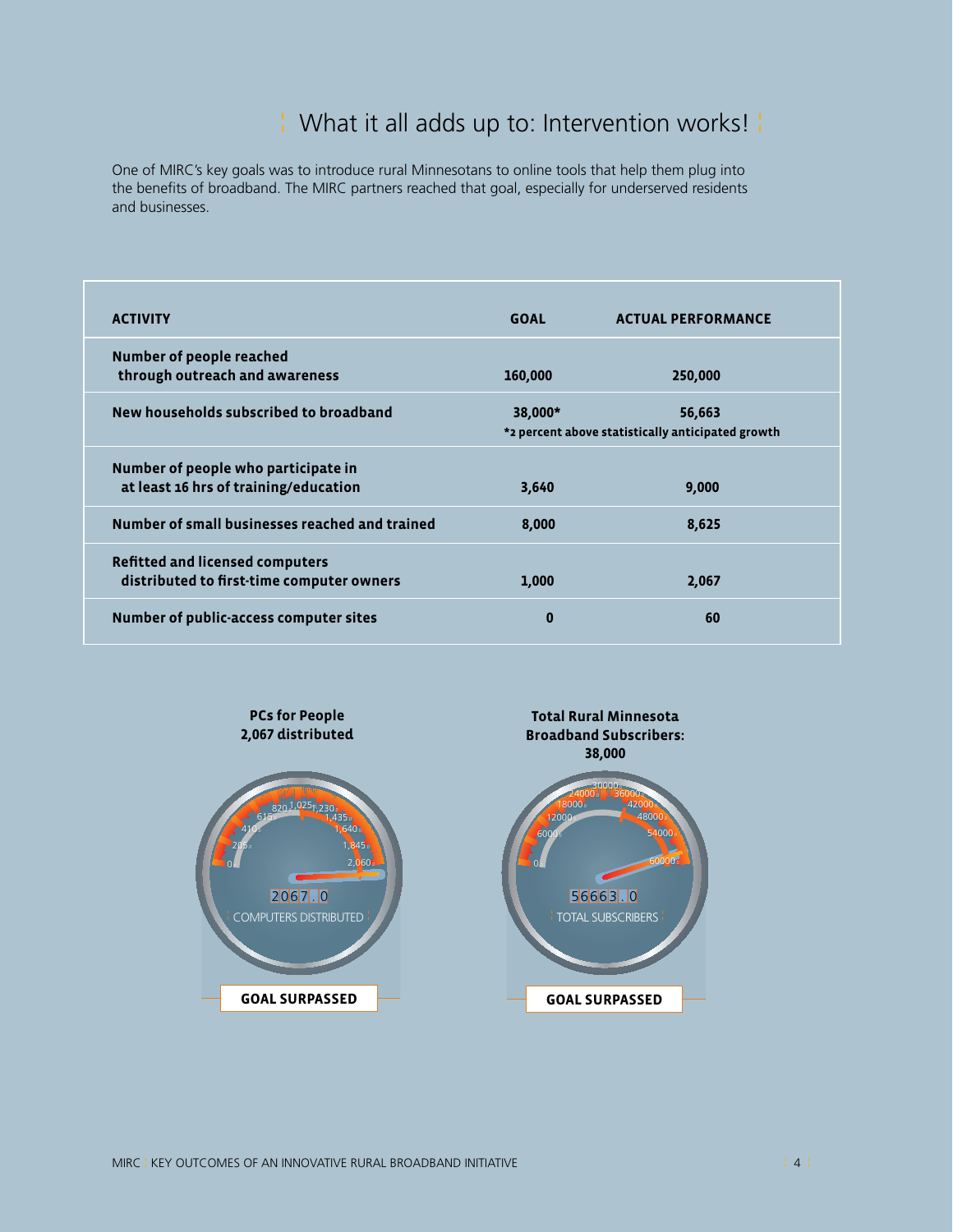# ¦ MIRC Funding Summary ¦

| <b>CATEGORY</b>                                     | <b>BTOP FEDERAL GRANT</b> | <b>MIRC</b><br><b>PARTNER MATCH</b> | <b>TOTAL</b>  |
|-----------------------------------------------------|---------------------------|-------------------------------------|---------------|
| <b>Statewide Partner grants</b>                     | \$2,506,700               | 308,384<br>\$                       | \$2,815,084   |
| <b>Demonstration</b><br>and other community grants  | \$1,398,000               | \$1,297,526                         | \$2,695,526   |
| <b>Contractors</b>                                  | \$<br>480,089             | \$<br>78,194                        | \$<br>558,284 |
| <b>Administration</b><br>and organizing consultants | \$<br>473,429             | 149,321<br>S.                       | \$<br>622,750 |
| <b>Total</b>                                        | \$4,858,219               | \$1,833,427                         | \$6,691,646   |

**Tekne Award – In November 2012, the Minnesota High-Tech Association awarded the MIRC coalition with the 2012 Tekne Award for Innovative Collaboration of the Year. Tekne judges noted that the collaboration had significantly impacted broadband adoption in Minnesota.**

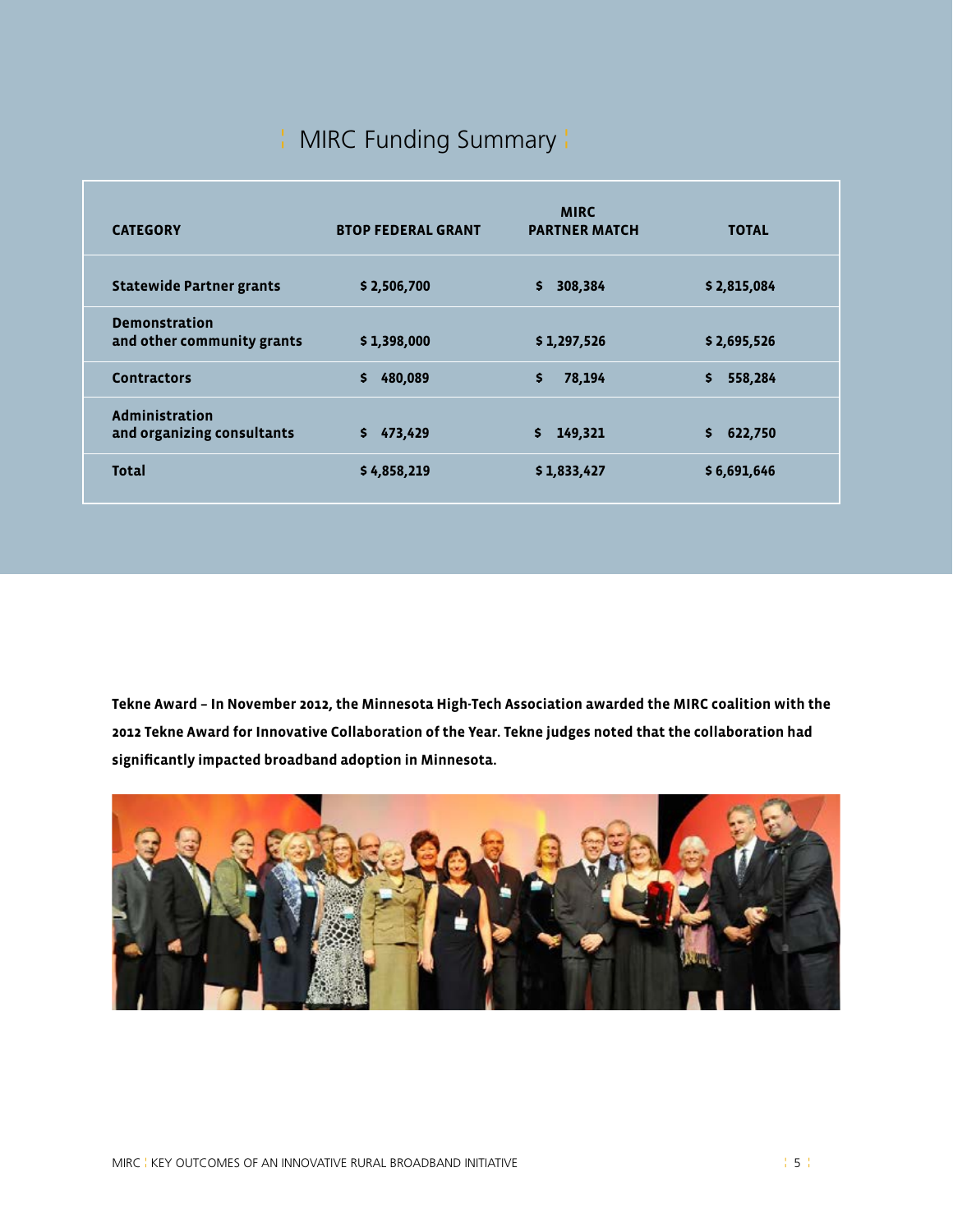# ¦ Strengthening community connections ¦

*"It seems as though communities impacted by this project felt a rejuvenated sense of community, because there were so many people rallying to get these projects done for their school, community, or organization."*

#### **-- Jacki Anderson, Upper MN Valley Regional Development Commission**

*"Our elected officials now see the importance of broadband for economic development and community vitality."* 

#### **-- Nancy Hoffman, Benton County Economic Development Director**

*"We've turned a corner and become a community that's actually growing and thriving instead of stagnant and dying, with what we've learned from the MIRC program."*

#### **-- Kristin Fake, owner, Just a Stage / Second Stage, Akeley**

*"These technology classes have encouraged our Hispanic and Somali immigrants to interact, really for the first time."*

#### **-- Fatima Said, Project FINE, Winona**

*The Digital Presence course basically gets you acclimated to online marketing and learning how to make it work for you."*

#### **-- Susan Reiter, Coffee Choices, Jackson**

*"This effort has helped us develop wonderful community connections. We have reached out to our whole community."*

#### **-- Keri Bergeston, Principal, Dawson/Boyd High School**

*"My customers are couples planning weddings, so I need my website updated and fresh, and to be found using mobile devices. The students' work on my site and Google Map location was great."*

#### **-Donna Henry, Henry Catering, Foley**

*"This framework brings people together that have not always worked together – technology advocates, workforce, social service agencies, and economic development professionals."*

#### **--Danna MacKenzie, Cook County IT director**

*"I see that this is just the beginning; the hard work is ahead of us."* 

#### **-- Cook county resident**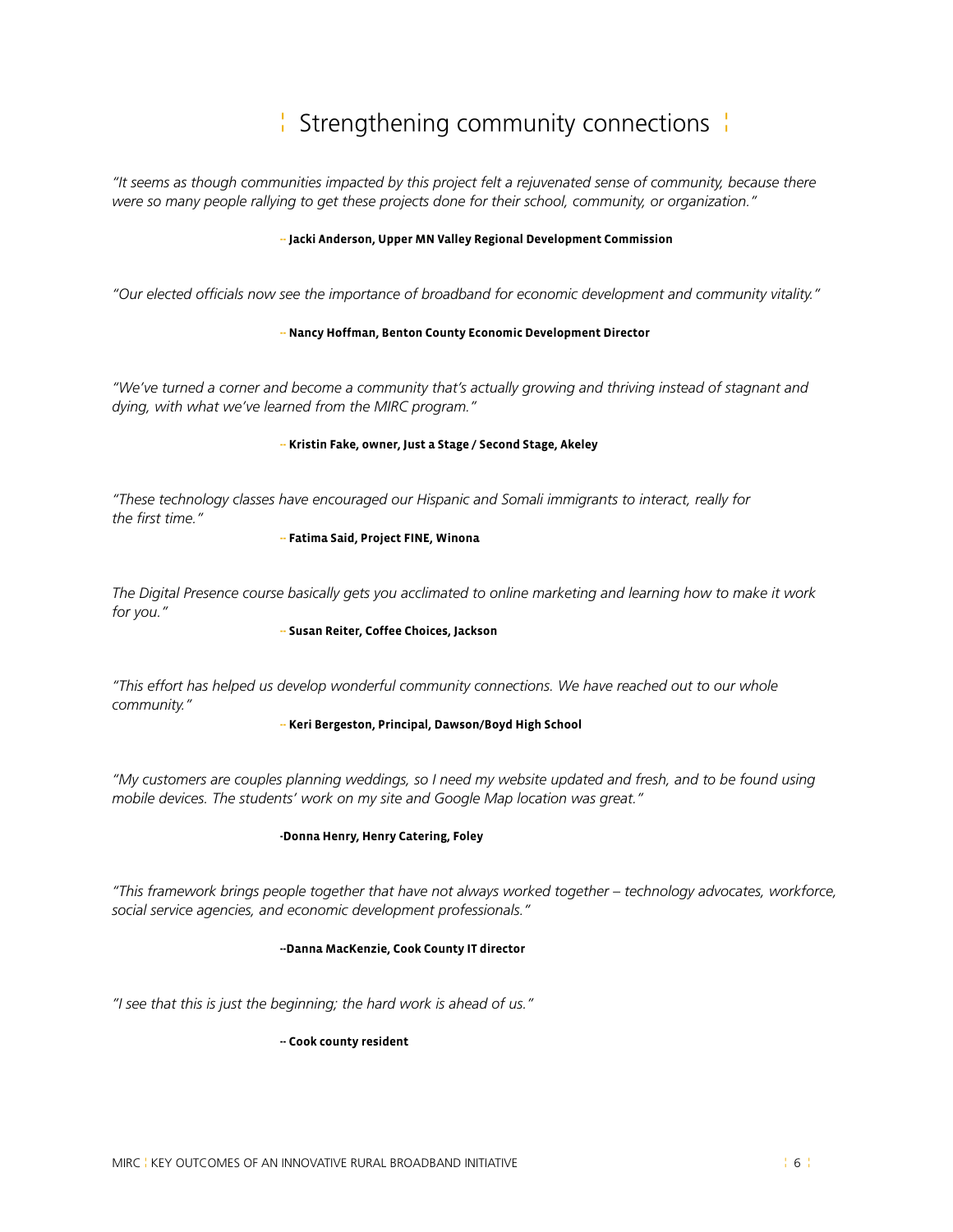## ¦ Lessons learned ¦

#### **Communities know best.**

Involve citizens directly in articulating their community's broadband adoption and utilization goals to catalyze the long-term engagement needed to increase adoption.

#### **Local leadership matters.**

Help local broadband champions get and use skills to frame issues, build and sustain relationships, and mobilize people to build a community's capacity to achieve its broadband goals. Train community leaders to use participatory facilitation skills. Effective meeting facilitation can make a big difference in keeping folks coming back to the planning and implementation table.

### **Broadband is not an end in itself.**

Broadband is a means to the bigger picture of increased economic vitality and improved quality of life.

#### **Outreach works.**

Change follows relationship lines. Effective recruitment strategies for technologically-challenged small businesses and for historically marginalized populations are intra-community, hyper-local, high-touch, and personalized.

#### **Peers make great teachers.**

Peer-based learning formats that encourage local businesses to share practices, questions, and experiments are a popular, low-cost, and easily sustainable tool to build a community's technological savvy.

#### **Cross-community communication is key.**

Signage, local media support, and online social media are effective, low-cost ways to spur and sustain energy and excitement for community projects.

### **Engage tomorrow's leaders today.**

Recognize and authentically engage the talents of young people. This next generation of leaders brings energy and sustainability to any community initiative. Youth can serve as co-trainers, technology mentors, and partners in computer refurbishment projects. They can also use their video and other social media skills to promote their communities.

#### **Connect the economic dots.**

Framing broadband use as a necessary ingredient in the whole-picture approach to community vitality can help communities see and leverage the connection between technology and benefits to community life. This framework can also help community leaders see how workforce, infrastructure, inclusivity, innovation, and marketing/advocacy are mutually interdependent aspects of community vitality.

#### **Have patience.**

The work takes time. Look for and celebrate early and easy wins along the way, but think about the long term and build capacity and energy for the long haul. Money and other resources follow vision and commitment.